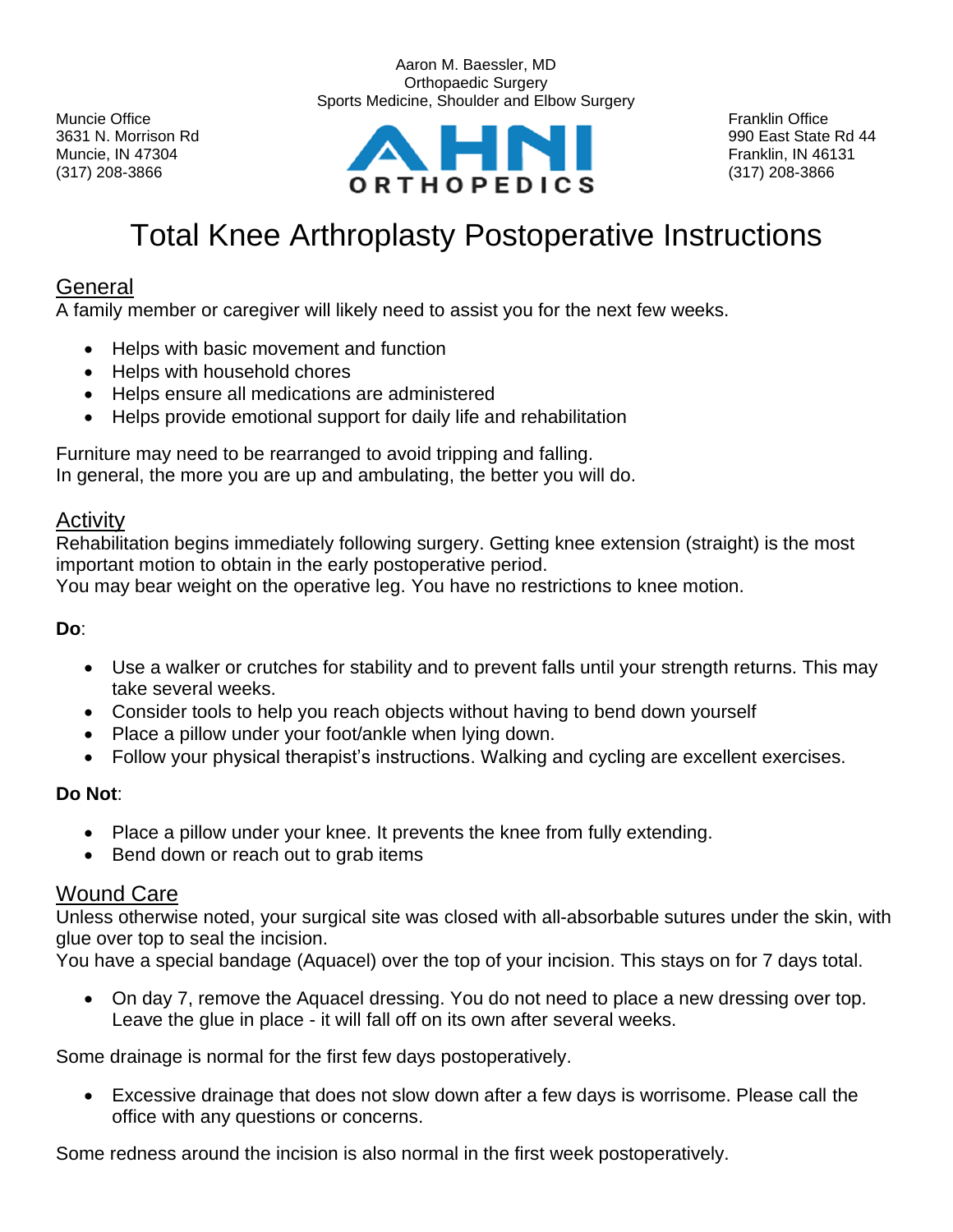Aaron M. Baessler, MD Orthopaedic Surgery Sports Medicine, Shoulder and Elbow Surgery

Muncie Office **Franklin Office** Franklin Office **Franklin Office** Franklin Office **Franklin Office** 



• If the wound becomes progressively more red, swollen, or painful after several days, please call the office.

#### **Medications**

Unless otherwise noted, you will be given prescriptions for the following medications: Aspirin 81 mg twice daily (6 weeks total)

• Helps prevent blood clots postoperatively

Acetaminophen (Tylenol) 1000 mg every 8 hours (2 weeks total)

- This high dose, combined with gabapentin and celecoxib, works very well for pain without the need for opioids.
- Do not exceed 3000 mg in a single day

Gabapentin (Neurontin) 300 mg twice daily (2 weeks total)

- Works along with acetaminophen and celecoxib
- May make you drowsy

Celecoxib (Celebrex) 200 mg twice daily (2 weeks total)

- Works along with acetaminophen and gabapentin
- Stay hydrated while on this medication

Oxycodone (Roxicodone) 5 mg every 4 hours as needed (1 week total)

- Strong pain medication that can cause addiction
- Indiana law only allows prescription of 1 weeks' worth of narcotics
- Only use this as a last resort
- May cause nausea, constipation, drowsiness, altered mentation

Docusate (Colace) 100 mg twice daily (2 weeks total)

• This helps prevent constipation associated with oxycodone

Ondansetron (Zofran) 4 mg dissolved on tongue every 6 hours as needed for nausea

• For postoperative nausea

## Showering

You may shower on postoperative day 3

- Leave the Aquacel in place. It seals the wound.
- Let water run over the incision. Do not vigorously scrub. Pat dry.
- After the Aquacel is removed on day 7, the same shower rules apply.